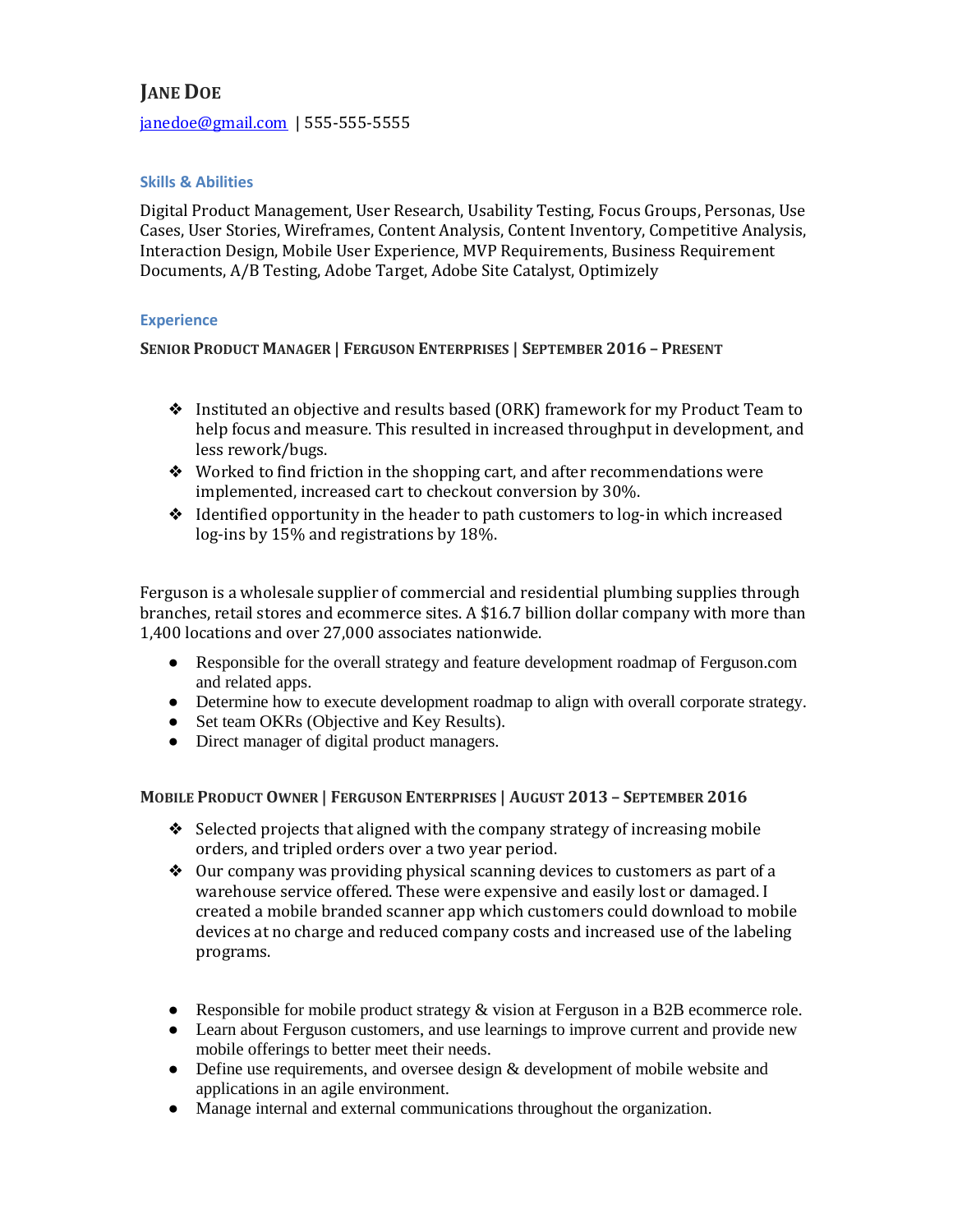● Flex to other teams to assist with other products and projects as needed.

# **PRODUCT DEVELOPER | DOMINION ENTERPRISES | MAY 2012 – AUGUST 2013**

- $\triangleleft$  Led a redesign of the website which lead to a 25% overall increase in lead generation conversions.
- ❖ Recommended a change to the testing software we were using which saved the company 50% annually on the product and increased testing productivity.

Forent.com is an apartment rental listing site that gets 8 million online visits a month and lists 17,000 apartment communities.

- Manage the user experience product development for ForRent.com, an apartment rental ILS site.
- Identify opportunities to improve user experience on website, and create plans to resolve.
- Write user interface specifications and product requirements, create wireframes and work with graphic designers, SEs and UI Developers to implement.
- Manage user testing, customer interviews and focus groups. Identify opportunities on company website to increase conversion and create hypotheses for solutions.
- Create A/B or Multivariate test plans.
- Review test results and provide in depth analysis and recommendations on site updates, or further testing.
- Understand web analytics and relevant data points.

# **MARKETING SPECIALIST | GANDER MOUNTAIN | JULY 2009 – MAY 2012**

❖ Developed a complex customer attribution model that helped the company better evaluate their affiliate program spend.

Gander Mountain, Inc., is a retail company offering outdoor recreation products and services through retail stores, e-commerce sites and catalogs.

- Managed special development and data projects for the direct marketing department of Gander Mountain.com and Overtons.com, sporting equipment e-commerce companies.
- Projects included: Mobile website launch and ongoing management, Facebook Apps Launch, Email Segmentation Project, Shopping Cart remarketing.
- Was a member of the web and email promotion team, brainstorm and develop promotions and creative that would best resonate with users.
- Handle Direct Marketing department multi-channel reporting, Database Analysis, AB Testing Results Analysis.
- Track and monitor website stats, observe user trends, make recommendations as needed.
- Manage Vendor relationships with database company, email provider, mobile web provider.

## SENIOR PRODUCT COORDINATOR | MADDEN CORPORATE SERVICES | MARCH 2007 - JUNE 2009

❖ Recommended and delivered a new customer tool which led to a 60% reduction in website exits.